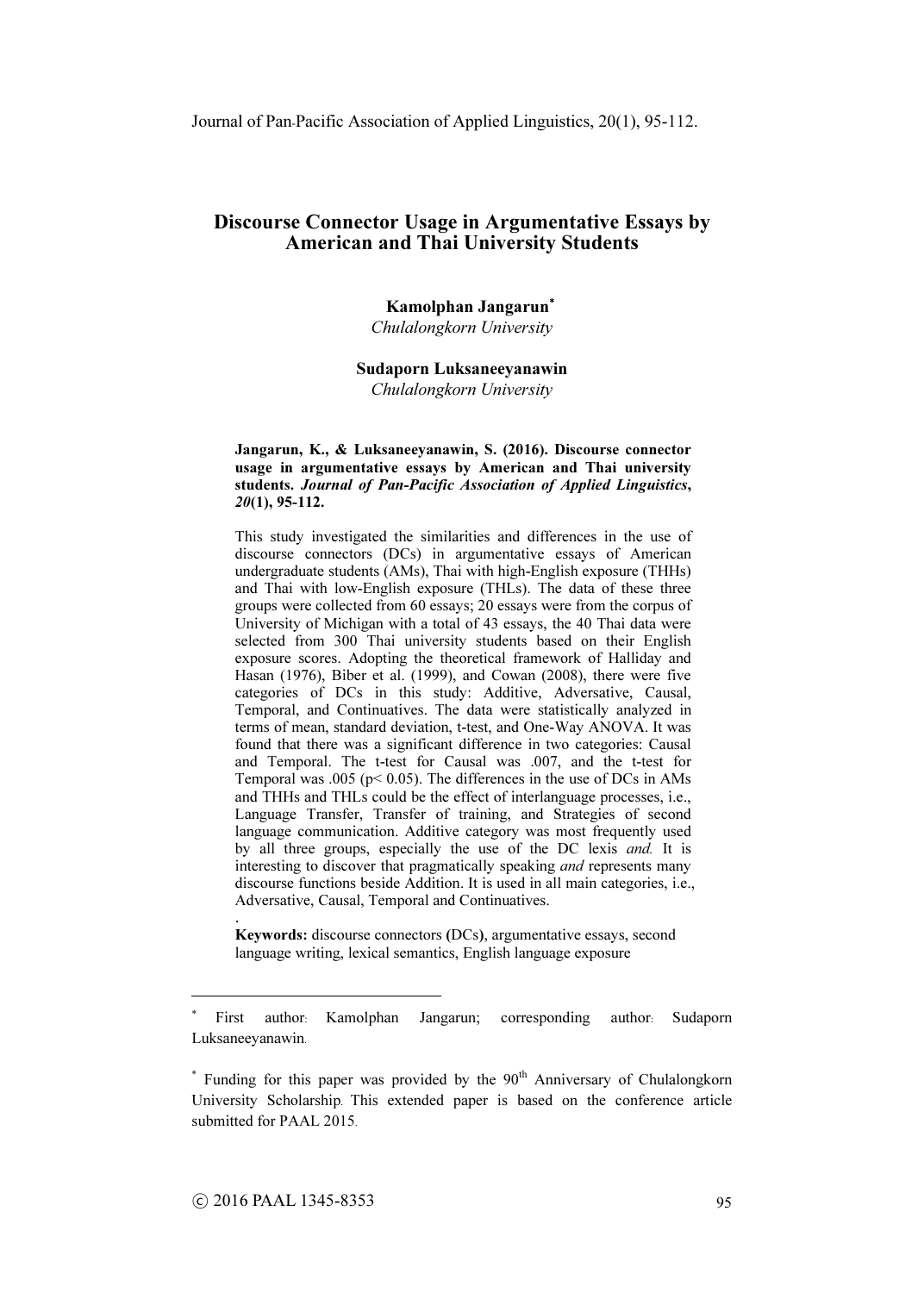## 1 Introduction

It has been proven that writing is the most difficult language skill for learners of English as a second language, English as a foreign language, and even for native speakers of English (Jun, 2008; Norrish, 1983; Nunan, 1999). According to Hyland (2003), one of the most challenging aspects of second language learning is to learn how to write in a second language since writing effectively requires extensive and specialized instruction. For academic writing, it requires the ability to construct not only grammatical sentences, but a text with good cohesion and coherence (Hamed, 2014; Prommas & Sinwongsuwat, 2013).

Halliday and Hasan (1976) and Sinicrope (2007) suggested that cohesion is a means for combining sequences of sentences together in order to form a unified whole. Previous studies (Alarcon & Morales, 2011; Liu & Braine, 2005; Witte & Faigley, 1981) found that cohesion is an important feature which can lead to coherence of the text. Cohesion and coherence are two significant elements for the quality of writing. Also, Dik (1989) proposed that discourse connectors (DCs) are one of the main factors which show the degree of coherence of a discourse. This observation was supported by Liu and Braine (2005) as they have found a correlation between cohesive devices and successful writings. Granger and Tyson (1996) stated clearly that "connectors are difficult to master". In this study, DCs in argumentative essays were investigated. DCs have been the interest of language researchers especially those who focus on language in use (Camiciottoli, 2010). DCs in this study refer to textual links carrying a core meaning of a general nature specified by context, and they guide readers through the information and help them interpret coherent of the texts (Pichastor, 2006). For argumentative essays, this writing genre has been approved by researchers (Ferretti et al., 2007; Gleason, 1999; Purdue Online Writing Lab (POWL), 2013; Richards & Schmidt, 1992; Yang & Sun, 2012) to be the hardest writing type comparing with expository, persuasive, and analytical both in L1 and L2 writing, and it was found that DCs were used in argumentative writing more than others. Also, Yang and Sun (2012) stated that discourse features are salient in argumentative tasks. To summarize, our research focused on the comparison of the DCs usage in argumentative essays by Americans (AMs), Thai with high-English exposure (THHs) and Thai with low-English exposure (THLs) in order to find out the similarities and differences in the lexical semantic aspect among these three sample groups. Our hypothesis was that THHs use DCs in argumentative essays in a more target like manner, whereas THLs use DCs in argumentative essays differently from AMs.

### 2 Literature Review

## 2.1 Cohesive device: English discourse connectors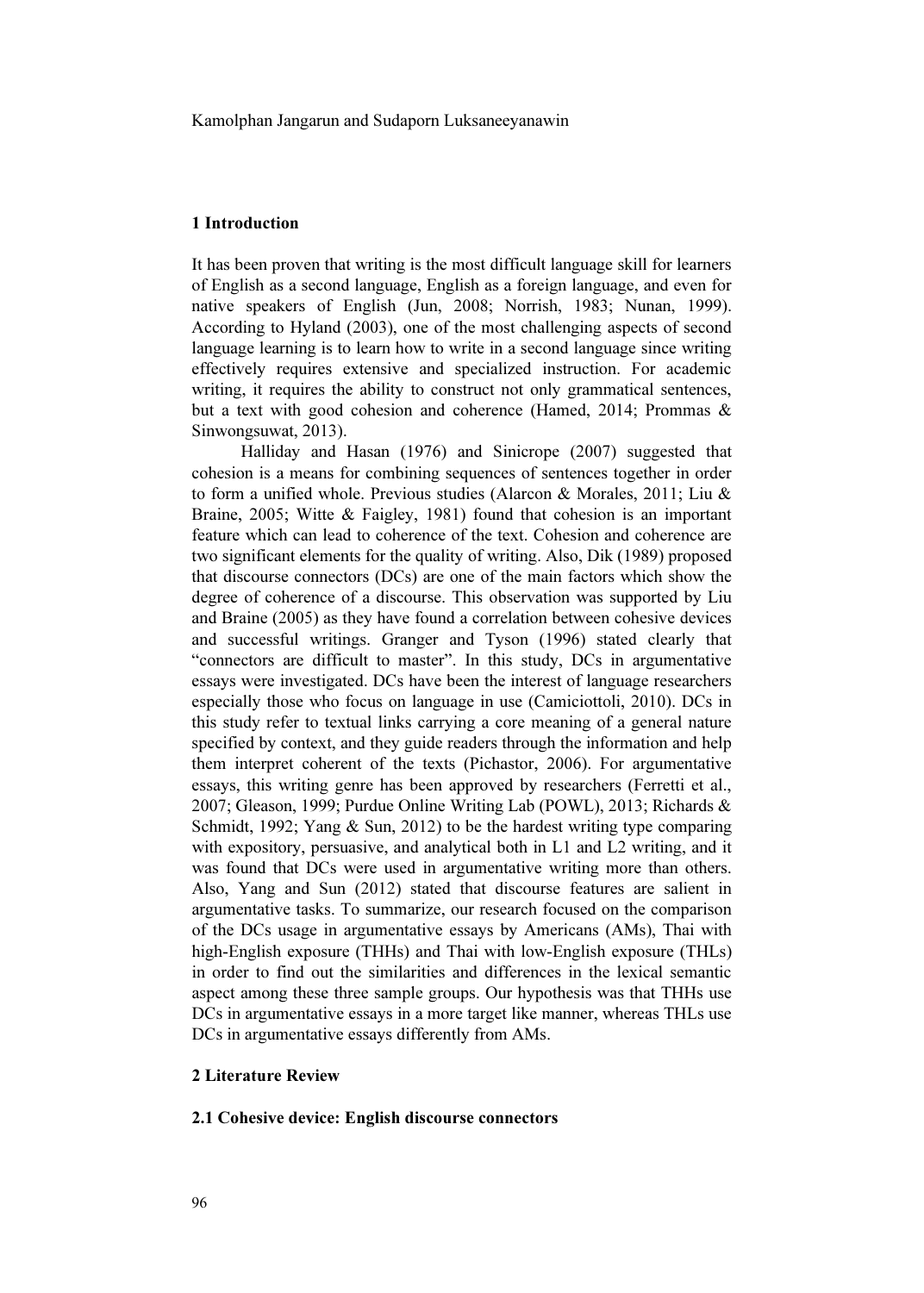Cohesion is most commonly understood as a subset of coherence. It is one of the factors that creates coherence in a text (Witte & Faigley, 1981). According to Halliday and Hasan (1976), cohesion is a means for combining sequences of sentences together in order to form a unified whole because it describes the specific surface level ties which can create connections between sentences. In order to be cohesive, different cohesive devices: repetition, substitution, ellipsis, conjunction, and lexical cohesion are employed. However, this study focused on only cohesive device, i.e., conjunctions.

Conjunctions were studied and referred to by many different terms, for example, conjunctions (Halliday & Hasan, 1976; LaPalombara, 1976), conjuncts (Quirk et al., 1985; Zamel, 1983), connectives (Huddleston & Pullum, 2002), connectors (Granger & Tyson, 1996), discourse markers (Fraser, 1999), discourse connectors (Cowan, 2008; Kalajahi et al., 2012), logical connectors (Celce-Murcia & Larsen-Freeman, 1999; Milton & Tsang, 1993; Pichastor, 2006), logical connectives (Crewe, 1990), linking adverbials (Biber et al., 1999). The differences are only in the referent terms; their functional categories are similar. For example, in Halliday and Hasan (1976), conjunctions are grouped by their semantic functions and divided into five main types: (1) Additive, (2) Adversative, (3) Causal, (4) Temporal, and (5) Continuatives, whereas Biber et al. (1999) categorized linking adverbials into nine categories by their discourse functions, and Cowan (2008) coined the new term, discourse connectors (DCs). Cowan divided DCs into eight types using their semantics functions. From a reanalysis of these three frameworks, DCs could be divided into five main categories (Halliday and Hasan, 1976) (1) Additive, (2) Adversative, (3) Causal, (4) Temporal, and (5) Continuatives. Each main category could be divided into sub-categories using Biber et al. (1999) and Cowan (2008). Additive can be separated into three sub-categories: (1) addition, (2) example or exemplification, and (3) restatement. For Adversative, there are two sub-categories: contrast and concession. Causal refers to result or inference. There are two sub-categories in Temporal which are enumeration or ordering, and summation or summary. Continuative refers to transition. The sub category that is under Continuatives is not found in Cowan (2008). Details of the three main theoretical framework of DCs are shown below in Table 1.

| Biber et al. (1999) | Halliday & Hasan (1976) | Cowan (2008)    |
|---------------------|-------------------------|-----------------|
| Addition            |                         | Addition        |
| Example             | Additive                | Exemplification |
| Restatement         |                         | Restatement     |
| Contrast            | Adversative             | Contrast        |
| Concession          |                         | Concession      |

Table 1. The Framework of Analysis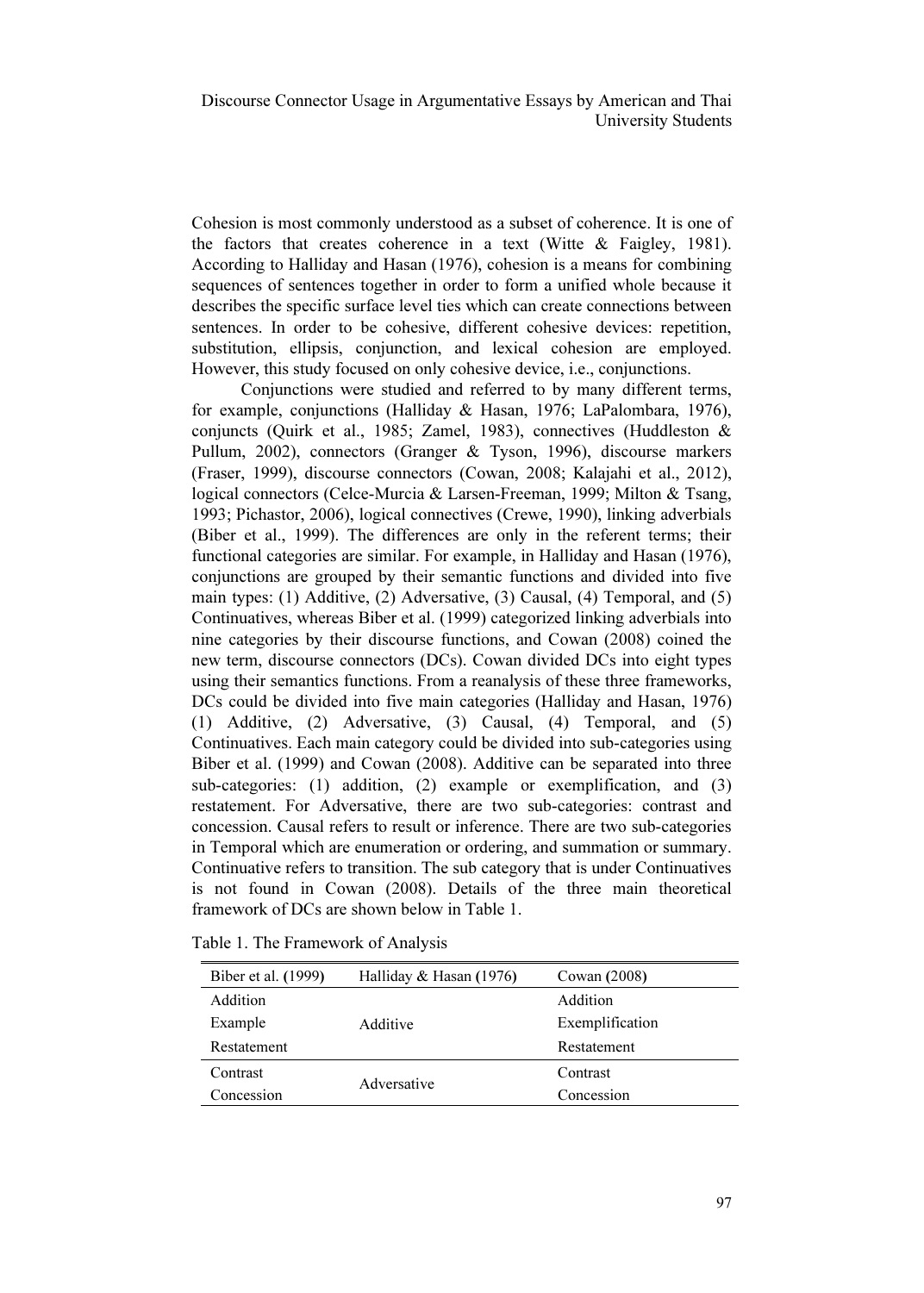| Result/Inference | Causal        | Result   |
|------------------|---------------|----------|
| Enumeration      |               | Ordering |
| Summation        | Temporal      | Summary  |
| Transition       | Continuatives | -        |

## 2.2 Argumentative essays

The argumentative essay is a genre of writing which writers have to prove that their opinion, theory or hypothesis about an issue is correct or more truthful than those of others. The objective of this kind of writing is to convince the readers of the acceptability of the standpoint taken (Oostdam, 2005). In argumentative writing, the writers state their position, give supporting reasons for the position, introduce a counter-argument and oppose it with further reasons, and restate the position (Chin et al., 2012; Hirose, 2003).

A degree of argumentative essays is also one aspect to take into account in this study. As we claim that DCs are used in argumentative essays more than others, and to prove our hypothesis all essays are identified and selected based on the elements of the structure of the argumentative essay proposed by Purdue Online Writing Lab (POWL). According to POWL (2013), the argumentative writing requires writers to investigate the topic, collect and generate information, evaluate evidence, and establish a position on the topic in a concise manner.

## 2.3 Related research studies

Bolton, Nelson and Hung (2003) conducted a corpus-based study of the use of connectors in Hong Kong learners' academic writing and compared it with two native corpora: the International Corpus of English in Britain (i.e., native students corpus), and the International Corpus of English (i.e., published academic corpus). They found that both native speakers, and foreign language learners overused many connector types (e.g., so, also and thus) but the occurrence of underuse was not found. Sitthirak (2013) investigated the use of contrastive discourse markers between 79 Thai university students and 28 English speakers using a set of questionnaires. The result showed that Thai students could differentiate the use of contrast and non-contrast relation between two utterances at a more considerable rate than English speakers for the given contexts because of the differences in pragmatic use. In our research, we focused on comparing DCs usage in argumentative essays among three sample groups in order to find out the similarities and differences in the use of five semantics categories. The framework was adopted from Halliday and Hasan (1976), Biber et al. (1999) and Cowan (2008).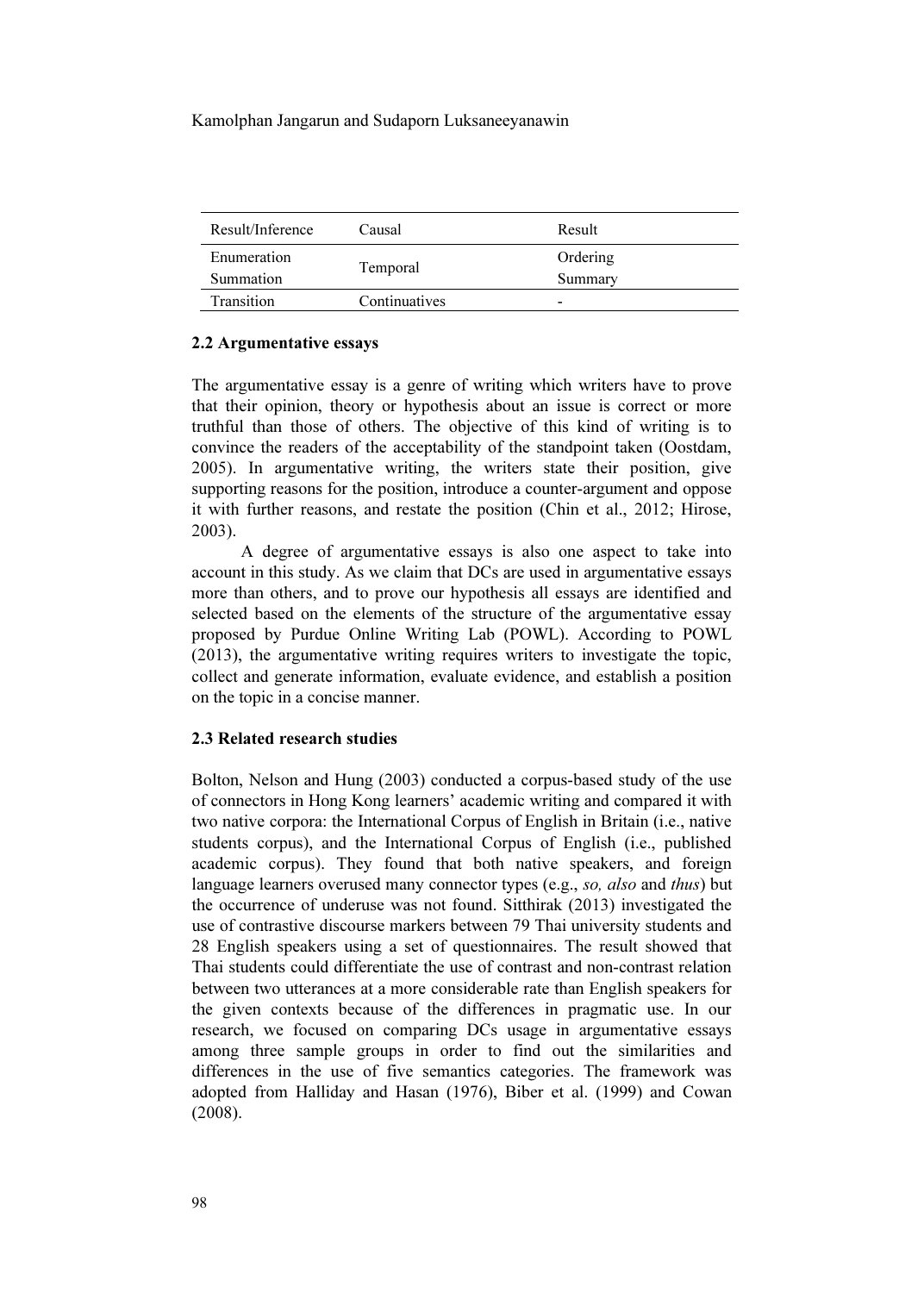# 3 Research Design

# 3.1 Participants

The participants of this study were composed of three groups: the American undergraduate students, and the two groups of Thai undergraduate students. The data of the Americans were selected from the Louvain Corpus of Native English Essays (LOCNESS) which was compiled by the Centre for English Corpus Linguistics of the Université Catholique de Louvain, Belgium.

In this study, only the corpus from the University of Michigan was used. There were 43 essays in this corpus, but only 20 argumentative essays which wrote about computers were selected for this study. For the Thai groups, 300 Thai students from different universities in and around Bangkok were asked to fill the English Language Exposure Questionnaires(Center for Research in Speech and Language Processing (CRSLP), 2002, 2011), and to write an argumentative essay on the topic "Computer and its Impact on People's Lives". They were asked to write both advantages and disadvantages of computers. The 20 students who got the highest score were the sample of Thai with high-English exposure (THHs) and the 20 students who got the lowest score represented the sample of Thai with low-English exposure (THLs).

# 3.2 Research instruments

The research instruments for this study were the English Language Exposure Questionnaire, Argumentative essays, AntConc Concordance program, and ANOVA for statistical analysis

### 3.3 Framework of analysis

The first task was to choose the DCs for study. The selection of DCs for this study was based on the list of DCs in Halliday and Hasan (1976), Quirk et al. (1985), Biber et al. (1999), and Cowan (2008). The final list contained 103 DCs. The next task was to identify DCs in the essay using AntConc Concordance program as the program provides word frequency lists, key words, cluster or N-grams, and collocation. Then the use of DCs among the three groups was analyzed manually in terms of lexical semantics types because many DCs have two or more different functions. For example, too can function both as an adverb and as a DC. The next step was to compare and contrast the types of DCs in the three sample groups quantitatively. Description and discussion of the results are elaborated.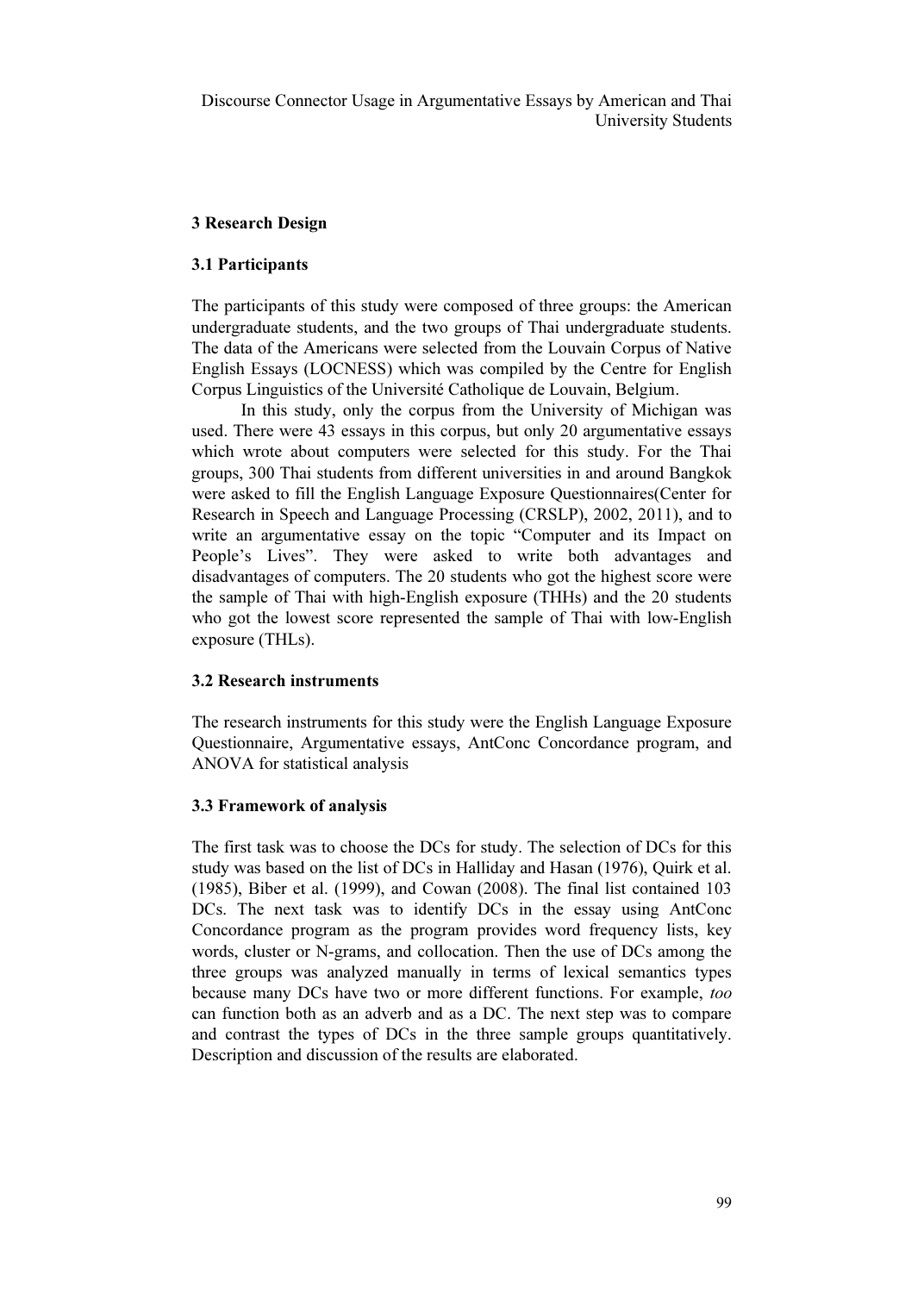# 4 Results

#### 4.1 Degree of argumentative essays in three groups

Each essay is marked based on the POWL's framework. There are five main elements used in the marking as follows:

- 1. It must have a clear, concise and defined thesis statement in the first paragraph.
- 2. It must have clear and logical transitions between the introduction, body and conclusion.
- 3. It should be limited to discuss of one general idea in each body paragraph.
- 4. It must have evidential support, i.e., factual, logical, statistical or anecdotal.
- 5. It should not introduce any new information into the conclusion.

The total score was 10 points. The highest score we got from the three sample groups was 7, and the lowest score was 3. The degree of argumentative essays in all three groups was shown in Table 2.

| Samples     | ToDl score | Range   | Max | Min | Mean | S.D. |
|-------------|------------|---------|-----|-----|------|------|
| AMs         | 10         | $5 - 7$ |     |     | 5.85 | 0.87 |
| <b>THHs</b> | 10         | $4 - 7$ |     |     | 5.9  | 0.96 |
| THLs        | l ()       | $3 - 7$ |     |     |      | .33  |

Table 2. The Degree of Argumentative Essays in 3 Groups (N=20)

From the score, we can say that THLs had a higher standard deviation showing the wider range within the group, whereas AMs and THHs had a lower SD showing the narrower range within the two groups.

#### 4.2 The English language exposure questionnaire

The questionnaires were distributed to 300 Thai EFL students from different universities in and around Bangkok. The sample groups were selected according to the English Language Exposure scores. The top 20 students with highest scores were selected as the THHs and the bottom 20 students with lowest scores were selected on THLs. The English language exposure scores between the two groups of Thai learners were shown in Table 3. We can say that THLs had a higher standard deviation which showed a wider range of English language exposure. The percentage of the English exposure scores of the THHs was nearly one time higher than THLs.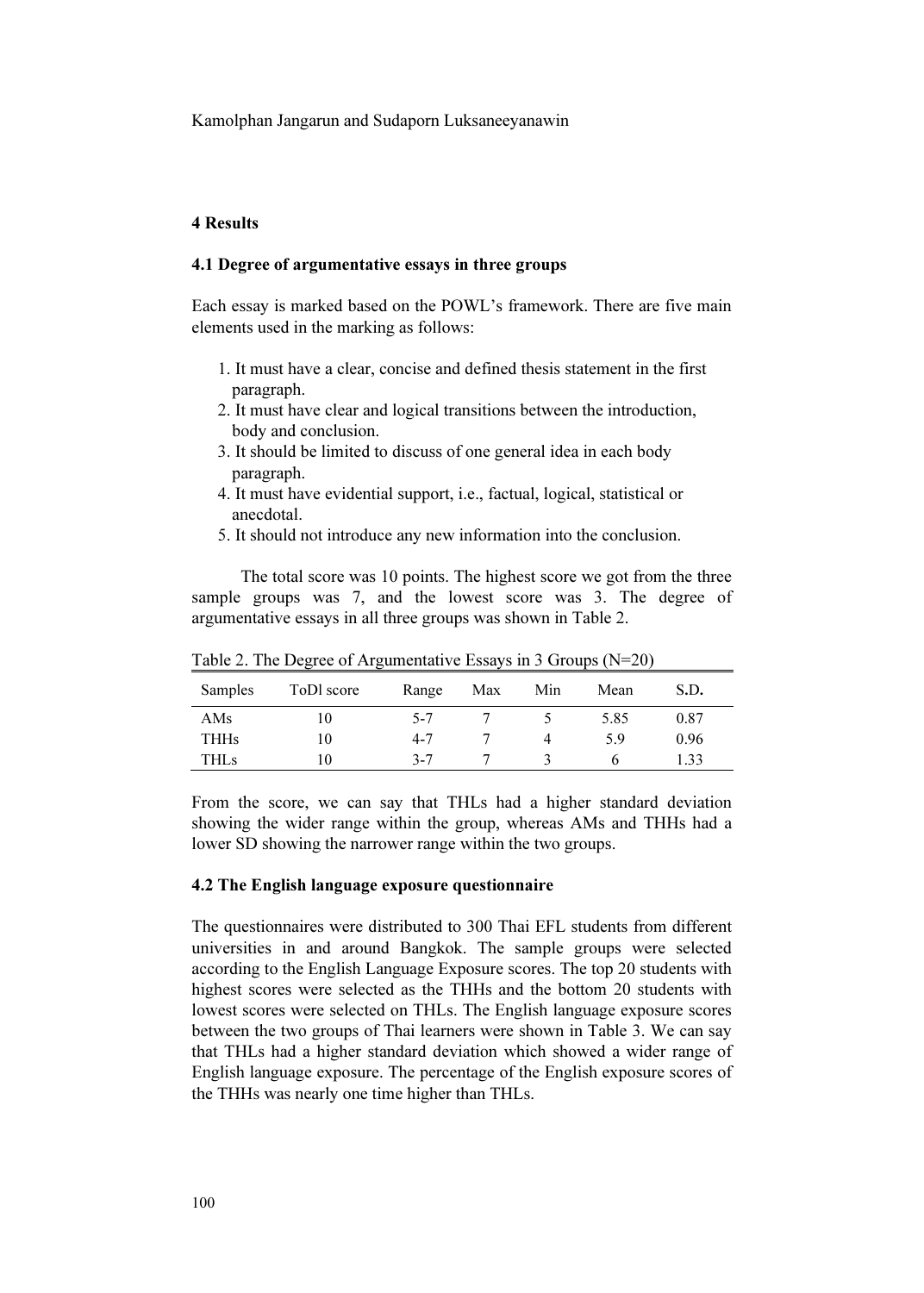|         | Twore 5. The THIT's and THE's English Exposure Secres $(11, 20)$ |      |     |      |               |       |  |  |  |  |  |
|---------|------------------------------------------------------------------|------|-----|------|---------------|-------|--|--|--|--|--|
| Samples | Total score                                                      | Max  | Min | Mean | $\frac{0}{0}$ | S.D.  |  |  |  |  |  |
| THHs    | 333                                                              | 182. | 156 | 166  | 49.85         | 7.71  |  |  |  |  |  |
| THLs    | 333                                                              | 99   | 64  | 88.7 | 26.64         | 10.79 |  |  |  |  |  |

Table 3. The THHs and THLs English Exposure Scores (N=20)

#### 4.3 The length of the essay

The length of the essays was also one of many factors to be mentioned because it could lead to the different results in the DCs usage among the three sample groups. Table 4 showed that AMs produced the longest essays which an average number of 381.1 words, whereas the average number of words in THHs and THLs were 319.7 and 308.6, respectively. Although AMs had the longest essays, the number of DCs usage in this group was the least comparing to both TH groups.

Table 4. Number of DCs and the Word Length in Each Group (N=20)

| Samples | No. of Words in the Essays |     |     |       |       | No. of<br>DCs | Percentage<br>of DCs<br>used | S.D.  |
|---------|----------------------------|-----|-----|-------|-------|---------------|------------------------------|-------|
|         | Total                      | Max | Min | Avg   | Range |               |                              |       |
| AMs     | 7622                       | 567 | 210 | 381.1 | 357   | 260           | 3.41                         | 98.18 |
| THHs    | 6394                       | 425 | 232 | 319.7 | 193   | 302           | 4.72                         | 55.09 |
| THL s   | 6172                       | 403 | 253 | 308.6 | 150   | 319           | 5.16                         | 50.9  |

#### 4.4 DCs usage in the 3 sample groups

As shown in Table 5, there were two main differences of the percentages of the use of DCs in three sample groups. Firstly, the percentage of DC usage between AMs and both groups of THs, clearly showed the differences in the use of Causal and Temporal. It was found that within the five main categories, AMs used Causal only 10.38%. When we compared to the THs, AMs used Causal the least whereas the percentage of THHs was 18.87%, and 17.87% in the THLs. This observation can be explained in the case of Temporal as well. In Temporal category, AMs used it the least, when comparing to the THHs, and THLs, the ratio was 2.69%, 10.60% and 10.97%, respectively.

From Table 5, we did a statistical analysis to see the significant difference among the use of DCs in the three groups in each main category. ONE WAY ANOVA resulted in Table 6 supported that the differences in the use of Causal and Temporal DCs were significant.

To see the multiple comparisons among the three sample groups, the Scheffé method was employed.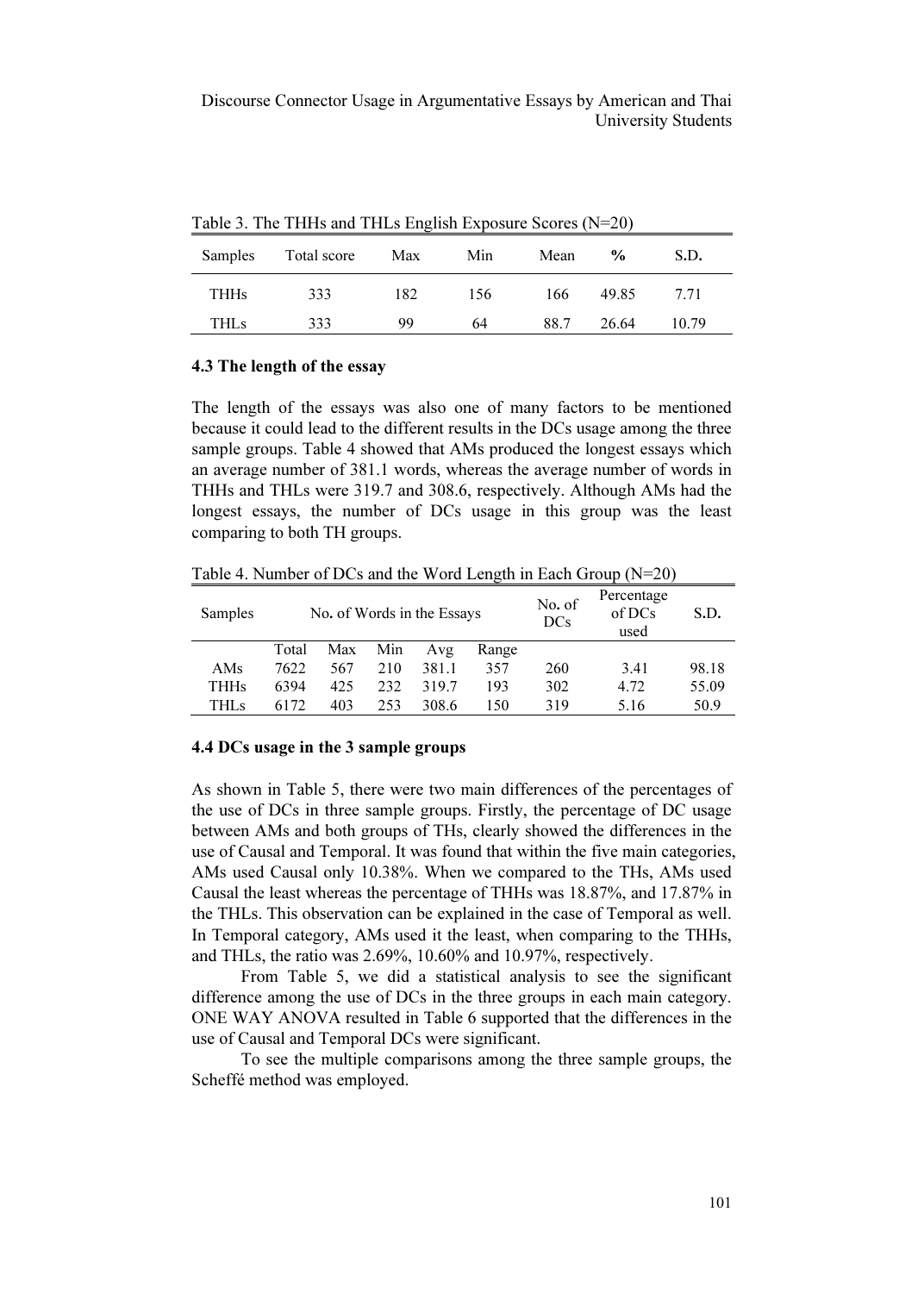| Table 5. DCs Usage in 3 Sample Groups |  |  |  |  |
|---------------------------------------|--|--|--|--|
|---------------------------------------|--|--|--|--|

|               | Table 5. DCs Osage in 5 Bangle Groups |        |       |               |       |             |  |  |  |  |  |
|---------------|---------------------------------------|--------|-------|---------------|-------|-------------|--|--|--|--|--|
| Main          |                                       | AMs    |       | <b>THHs</b>   |       | <b>THLs</b> |  |  |  |  |  |
| Category      | Token                                 | $\%$   | Token | $\frac{6}{9}$ | Token | $\%$        |  |  |  |  |  |
| Additive      | 154                                   | 59.23  | 151   | 50.00         | 156   | 48.90       |  |  |  |  |  |
| Adversative   | 50                                    | 19.23  | 51    | 16.89         | 61    | 19.12       |  |  |  |  |  |
| Causal        | 27                                    | 10.38  | 57    | 18.87         | 57    | 17.87       |  |  |  |  |  |
| Temporal      | 7                                     | 2.69   | 32    | 10.60         | 35    | 10.97       |  |  |  |  |  |
| Continuatives | 22                                    | 8.46   | 11    | 3.64          | 10    | 3.13        |  |  |  |  |  |
| <b>TOTAL</b>  | 260                                   | 100.00 | 302   | 100.00        | 319   | 100.00      |  |  |  |  |  |

# Table 6. The ONE WAY ANOVA Result (\* p< 0.05)

|               |                | df             | MS     | F     | n      |
|---------------|----------------|----------------|--------|-------|--------|
| Additive      | Between groups | $\overline{2}$ | .317   | .029  | .972   |
|               | Within groups  | 57             | 11.094 |       |        |
|               | Total          | 59             |        |       |        |
| Adversative   | Between groups | $\overline{2}$ | 1.517  | .584  | .561   |
|               | Within groups  | 57             | 2.596  |       |        |
|               | Total          | 59             |        |       |        |
| Causal        | Between groups | 2              | 15.000 | 5.423 | $*007$ |
|               | Within groups  | 57             | 2.766  |       |        |
|               | Total          | 59             |        |       |        |
| Temporal      | Between groups | $\overline{2}$ | 11.317 | 5.783 | $*005$ |
|               | Within groups  | 57             | 1.957  |       |        |
|               | Total          | 59             |        |       |        |
| Continuatives | Between groups | $\overline{2}$ | 2.217  | 2.351 | .104   |
|               | Within groups  | 57             | .943   |       |        |
|               | Total          | 59             |        |       |        |

# Table 7. The Result from the Scheffé Method

|           |                |                |                    |            |        | 95% Confidence |        |
|-----------|----------------|----------------|--------------------|------------|--------|----------------|--------|
|           |                |                | Mean               |            |        | Interval       |        |
| Dependent | $\rm (I)$      |                | difference         | Std. Error | Sig.   | Lower          | Upper  |
| variable  | G              | $(J)$ G        | $(I-J)$            |            |        | Bound          | Bound  |
| Causal    | 1              | $\overline{2}$ | $-1.500$           | .526       | $*022$ | $-2.82$        | $-.18$ |
|           |                | 3              | $-1.500^{\degree}$ | .526       | $*022$ | $-2.82$        | $-.18$ |
|           | $\overline{2}$ |                | $1.500^{\degree}$  | .526       | $*022$ | .18            | 2.82   |
|           |                | 3              | .000               | .526       | 1.000  | $-1.32$        | 1.32   |
|           | 3              |                | $1.500^*$          | .526       | $*022$ | .18            | 2.82   |
|           |                | $\overline{c}$ | .000               | .526       | 1.000  | $-1.32$        | 1.32   |
| Temporal  | 1              | 2              | $-1.250^{\degree}$ | .442       | $*024$ | $-2.36$        | $-.14$ |
|           |                | 3              | $-1.350^{\degree}$ | .442       | $*013$ | $-2.46$        | $-.24$ |
|           | $\overline{2}$ |                | $1.250^{\degree}$  | .442       | $*024$ | .14            | 2.36   |
|           |                | 3              | $-.100$            | .442       | .975   | $-1.21$        | 1.01   |
|           | 3              |                | 1.350              | .442       | $*013$ | .24            | 2.46   |
|           |                | $\overline{c}$ | .100               | .442       | .975   | $-1.01$        | 1.21   |

Note:  $1 = AMs$ ,  $2 = THHs$ ,  $3 = THLs$ 

\*. The mean difference is significant at the 0.05 level.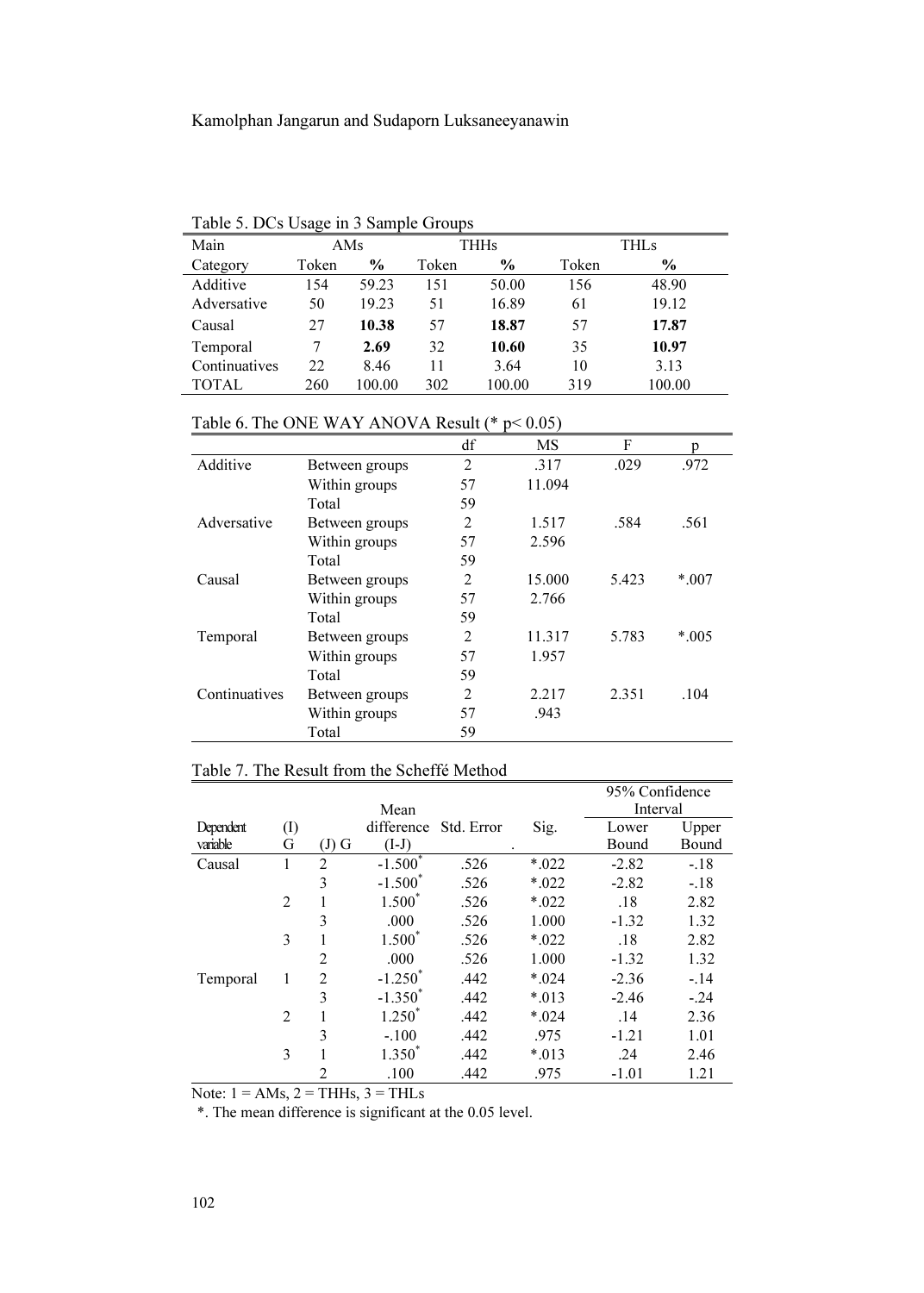The Scheffé result (Table 7) showed that in Causal category there was a significant difference between AMs and both the high and the low THs. On the other hand, there were no significant differences between THHs, and THLs. The t-test was 1.0 ( $p$  < 0.05). For Temporal category, there was a significant difference between AMs and THs. The t-test was .024 (p< 0.05) in comparison between AMs and THHs, and the t-test was .013 ( $p$  < 0.05) when comparing between AMs and THLs.

# 4.5 Types of DCs usage among the three sample groups

#### 4.5.1 Additive DCs usage

Table 8 revealed the use of all the three sub-categories of Additive: addition, exemplification, and restatement.

| Main          | Sub                       |                | DC Lexis          | AMs              |               |                  | <b>THHs</b>   |                  | <b>THLs</b>   |
|---------------|---------------------------|----------------|-------------------|------------------|---------------|------------------|---------------|------------------|---------------|
| cate-<br>gory | cate-<br>gory             |                |                   | Token            | $\frac{0}{0}$ | Token            | $\frac{0}{0}$ | Token            | $\frac{0}{0}$ |
| Addi-<br>tive | Addi-<br>tion             | 1              | also              | 24               | 15.58         | 19               | 13.19         | 14               | 9.52          |
|               |                           | $\overline{c}$ | and               | 94               | 61.04         | 66               | 45.83         | 62               | 42.18         |
|               |                           | 3              | as well           | $\overline{4}$   | 2.60          | 5                | 3.47          | 3                | 2.04          |
|               |                           | $\overline{4}$ | besides           | $\overline{c}$   | 1.30          | $\mathbf{1}$     | 0.69          | $\overline{2}$   | 1.36          |
|               |                           | 5              | further-<br>more  | $\mathbf{1}$     | 0.65          | 1                | 0.69          | $\overline{2}$   | 1.36          |
|               |                           | 6              | in<br>addition    | $\mathbf{1}$     | 0.65          | $\overline{c}$   | 1.39          | $\overline{4}$   | 2.72          |
|               |                           | 7              | moreover          | $\mathbf{1}$     | 0.65          | $\overline{7}$   | 4.86          | 11               | 7.48          |
|               |                           | 8              | <sub>or</sub>     | 8                | 5.19          | 13               | 9.03          | 8                | 5.44          |
|               |                           | 9              | meanwhile         | $\mathbf{0}$     | 0.00          | $\mathbf{1}$     | 0.69          | $\mathbf{0}$     | 0.00          |
|               | Sub<br>total              |                |                   | 135              | 87.66         | 115              | 79.86         | 106              | 72.11         |
|               | Exem-<br>plifica-<br>tion | $\mathbf{1}$   | for<br>example    | 6                | 3.90          | 6                | 4.17          | 18               | 12.24         |
|               |                           | $\overline{c}$ | such as           | 7                | 4.55          | 20               | 13.89         | 20               | 13.61         |
|               |                           | 3              | e.g.              | $\mathbf{1}$     | 0.65          | $\mathbf{0}$     | 0.00          | $\mathbf{0}$     | 0.00          |
|               |                           | $\overline{4}$ | for<br>instance   | 3                | 1.95          | $\mathbf{0}$     | 0.00          | $\mathbf{0}$     | 0.00          |
|               |                           | 5              | to<br>illustrate  | $\boldsymbol{0}$ | 0.00          | $\mathbf{1}$     | 0.69          | $\mathbf{0}$     | 0.00          |
|               | Sub<br>total              |                |                   | 17               | 11.04         | 27               | 18.75         | 38               | 25.85         |
|               | Restate-<br>ment          | $\mathbf{1}$   | that is           | $\mathfrak{2}$   | 1.30          | $\boldsymbol{0}$ | 0.00          | $\overline{2}$   | 1.36          |
|               |                           | $\overline{c}$ | specifi-<br>cally | $\boldsymbol{0}$ | 0.00          | $\overline{c}$   | 1.39          | $\boldsymbol{0}$ | 0.00          |
|               |                           | 3              | that is to<br>say | $\mathbf{0}$     | 0.00          | $\mathbf{0}$     | 0.00          | $\mathbf{1}$     | 0.68          |
|               | Sub<br>total              |                |                   | $\overline{c}$   | 1.30          | $\overline{c}$   | 1.39          | 3                | 2.04          |
|               | <b>TOTAL</b>              |                |                   | 154              | 100.00        | 144              | 100.00        | 147              | 100.00        |

Table 8. The Frequency of DCs Usage in Additive Category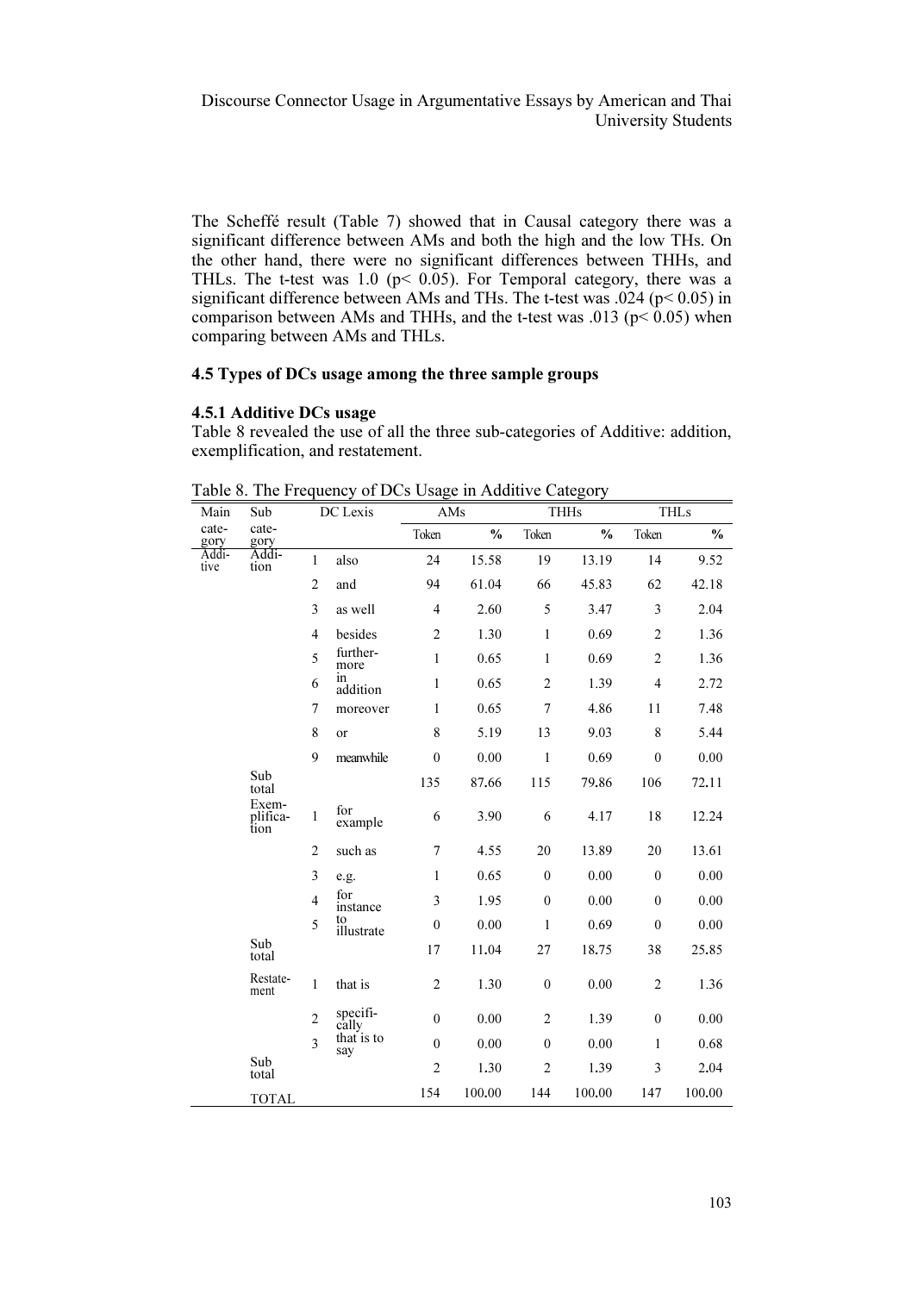There were 29 DC lexis in this category, and 18 DC lexis were found. Only 10 DC lexis were used among the three groups. And was highly used by all three groups: AMs, THHs, and THLs with 61.04%, 43.71%, and 39.74%, respectively. The two lexis: e.g. and for instance were used only by AMs. For example:

- AMs: Almost everyone has at least one simple computer,  $e.g.$  a calculator.
- THHs: For example, if you want to promote your novel, you can write your story on the website or blog.
- THLs: For example, if you want to search something, you can find it on your computer by using the internet.

# 4.5.2 Adversative DCs usage

Table 9 demonstrated the use of all the two sub-categories of Adversative: contrast and concession.

| Main             | Sub<br>category category DC Lexis |                                     |                 | AMs            |               | <b>THHs</b>    |               | <b>THLs</b>    |               |
|------------------|-----------------------------------|-------------------------------------|-----------------|----------------|---------------|----------------|---------------|----------------|---------------|
|                  |                                   |                                     |                 | Token          | $\frac{0}{0}$ | Token          | $\frac{0}{0}$ | Token          | $\frac{0}{0}$ |
| Adver-<br>sative | Contrast 1                        |                                     | but             | 20             | 40.00         | 25             | 49.02         | 22             | 36.07         |
|                  |                                   | $\overline{2}$                      | instead         | $\overline{c}$ | 4.00          | $\overline{c}$ | 3.92          | $\mathbf{1}$   | 1.64          |
|                  |                                   | 3                                   | on the contrary | $\mathbf{1}$   | 2.00          | $\overline{c}$ | 3.92          | 1              | 1.64          |
|                  |                                   | $\overline{4}$<br>on the other hand |                 | $\mathbf{1}$   | 2.00          | 3              | 5.88          | 5              | 8.20          |
|                  |                                   | 5                                   | conversely      | $\mathbf{0}$   | 0.00          | 1              | 1.96          | $\theta$       | 0.00          |
|                  |                                   | 6                                   | in contrast     | $\mathbf{0}$   | 0.00          | $\mathbf{0}$   | 0.00          | 3              | 4.92          |
|                  |                                   | $\overline{7}$                      | nor             | $\mathbf{0}$   | 0.00          | $\mathbf{0}$   | 0.00          | 1              | 1.64          |
|                  | Sub<br>total                      |                                     |                 | 24             | 48.00         | 33             | 64.71         | 33             | 54.10         |
|                  | Conce-<br>ssion                   | 1                                   | although        | $\mathbf{1}$   | 2.00          | $\overline{4}$ | 7.84          | 8              | 13.11         |
|                  |                                   | $\overline{2}$                      | even though     | $\mathbf{1}$   | 2.00          | $\overline{c}$ | 3.92          | $\overline{2}$ | 3.28          |
|                  |                                   | 3                                   | however         | 18             | 36.00         | 11             | 21.57         | 16             | 26.23         |
|                  |                                   | $\overline{4}$                      | yet             | $\mathbf{1}$   | 2.00          | $\theta$       | 0.00          | $\theta$       | 0.00          |
|                  |                                   | 5                                   | nonetheless     | $\mathbf{0}$   | 0.00          | 1              | 1.96          | $\theta$       | 0.00          |
|                  |                                   | 6                                   | nevertheless    | $\mathbf{0}$   | 0.00          | $\mathbf{0}$   | 0.00          | $\mathbf{1}$   | 1.64          |
|                  |                                   | $\overline{7}$                      | though          | 5              | 10.00         | $\mathbf{0}$   | 0.00          | 1              | 1.64          |
|                  | Sub<br>total                      |                                     |                 | 26             | 52.00         | 18             | 35.29         | 28             | 45.90         |
|                  | <b>TOTAL</b>                      |                                     |                 | 50             | 100           | 51             | 100           | 61             | 100           |

Table 9. The Frequency of DCs Usage in Adversative Category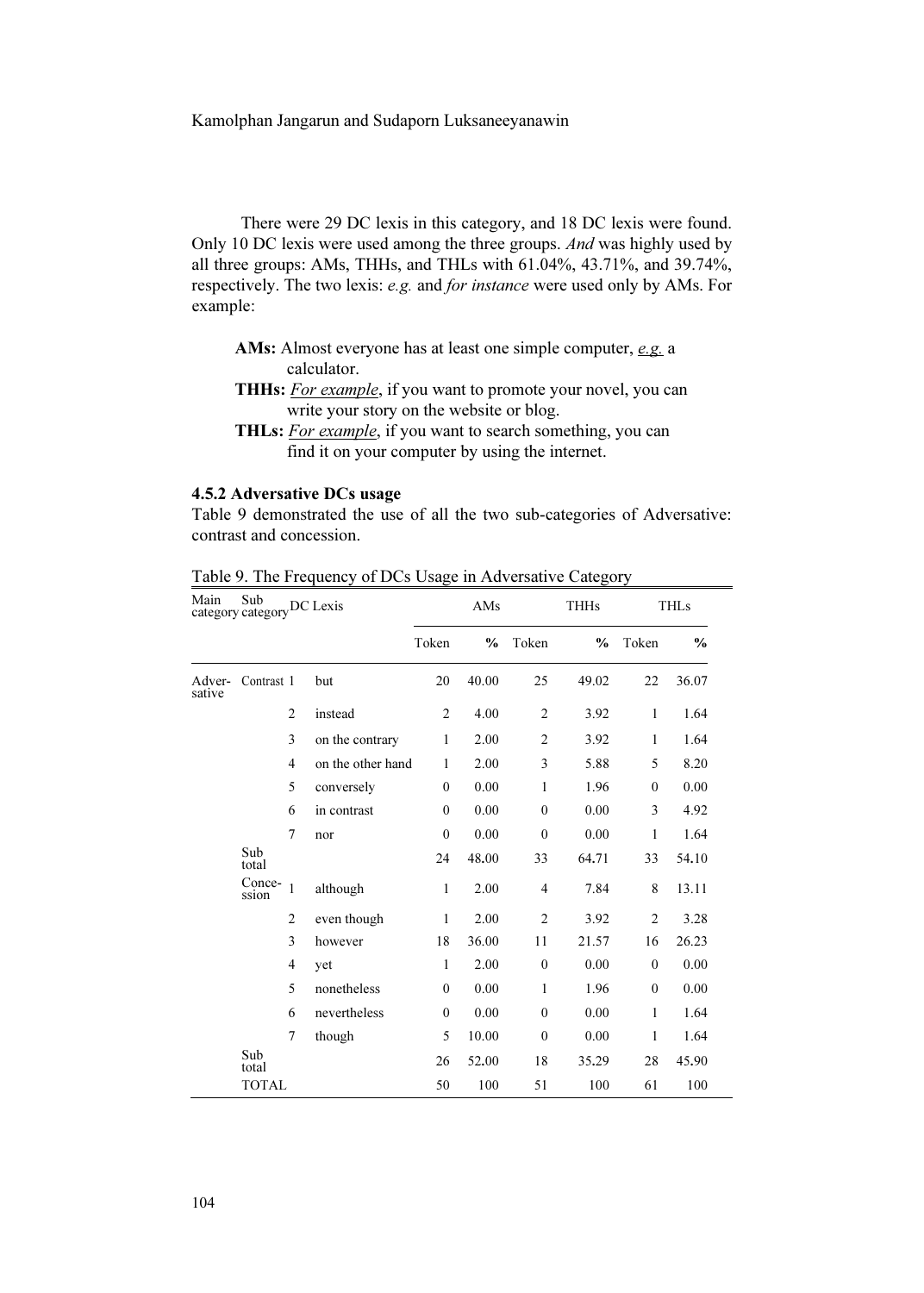There were 24 DC lexis in this category, and 14 DC lexis were found used among the three groups. 9 DC lexis were used by AMs, and THHs, whereas THLs used 11 DC lexis. *But* was used the most by all three groups: AMs (40.00%), THHs (49.02%), and THLs (36.07%). However was the second most DC lexis used by AMs with 36.00%, THLs with 26.23%, and THHs with 21.57%. THHs and THLs used a wide variety of Adversative DC lexis, i.e., on the other hand, although, in contrast, \* in the other hand, though, even though, nonetheless and nevertheless. For example:

- AMs: Computers do many useful and wonderful things, but people have often experienced the drawbacks of such a wonderful invention.
- THHs: Computers has important role with our life. But computer has both advantages and disadvantages.
- THLs: But, if they use them in the correct way, they will be more benefit to the people.

## 4.5.3 Causal DCs usage

Table 10 showed the finding of all three sample groups in the use of Causal category.

| Main<br>cate-<br>gory | Sub<br>cate-<br>gory      |                | DC<br>Lexis    |                | . ص<br>AMs    |                | ניים<br><b>THHs</b> |                  | <b>THLs</b>   |
|-----------------------|---------------------------|----------------|----------------|----------------|---------------|----------------|---------------------|------------------|---------------|
|                       |                           |                |                | Token          | $\frac{0}{0}$ | Token          | $\frac{0}{0}$       | Token            | $\frac{6}{6}$ |
| Causal                | Result/<br>inferen-<br>ce | 1              | because        | 11             | 40.74         | 20             | 35.09               | 33               | 57.89         |
|                       |                           | 2              | due to         | 1              | 3.70          | 1              | 1.75                | $\mathbf{1}$     | 1.75          |
|                       |                           | 3              | SO.            | $\overline{4}$ | 14.81         | 27             | 47.37               | 16               | 28.07         |
|                       |                           | $\overline{4}$ | then           | 1              | 3.70          | 1              | 1.75                | $\overline{4}$   | 7.02          |
|                       |                           | 5              | There-<br>fore | $\overline{7}$ | 25.93         | 6              | 10.53               | 3                | 5.26          |
|                       |                           | 6              | thus           | $\overline{c}$ | 7.41          | $\overline{2}$ | 3.51                | $\boldsymbol{0}$ | 0.00          |
|                       |                           | $\overline{7}$ | hence          | 1              | 3.70          | $\mathbf{0}$   | 0.00                | $\mathbf{0}$     | 0.00          |
|                       | Sub<br>total              |                |                | 27             | 100           | 57             | 100                 | 57               | 100           |
|                       | <b>TOTAL</b>              |                |                | 27             | 100           | 57             | 100                 | 57               | 100           |

Table 10. The Frequency of DCs Usage in Causal Category

It showed that 7 Causal DC lexis from 13 DC lexis were found in this study, but only AMs used all the 7 lexis, whereas THHs used 6 lexis and THLs used 5 lexis. AMs and THLs used because the most with 40.74%, and 57.89%, respectively, whereas THHs used so the most with 47.37%. Hence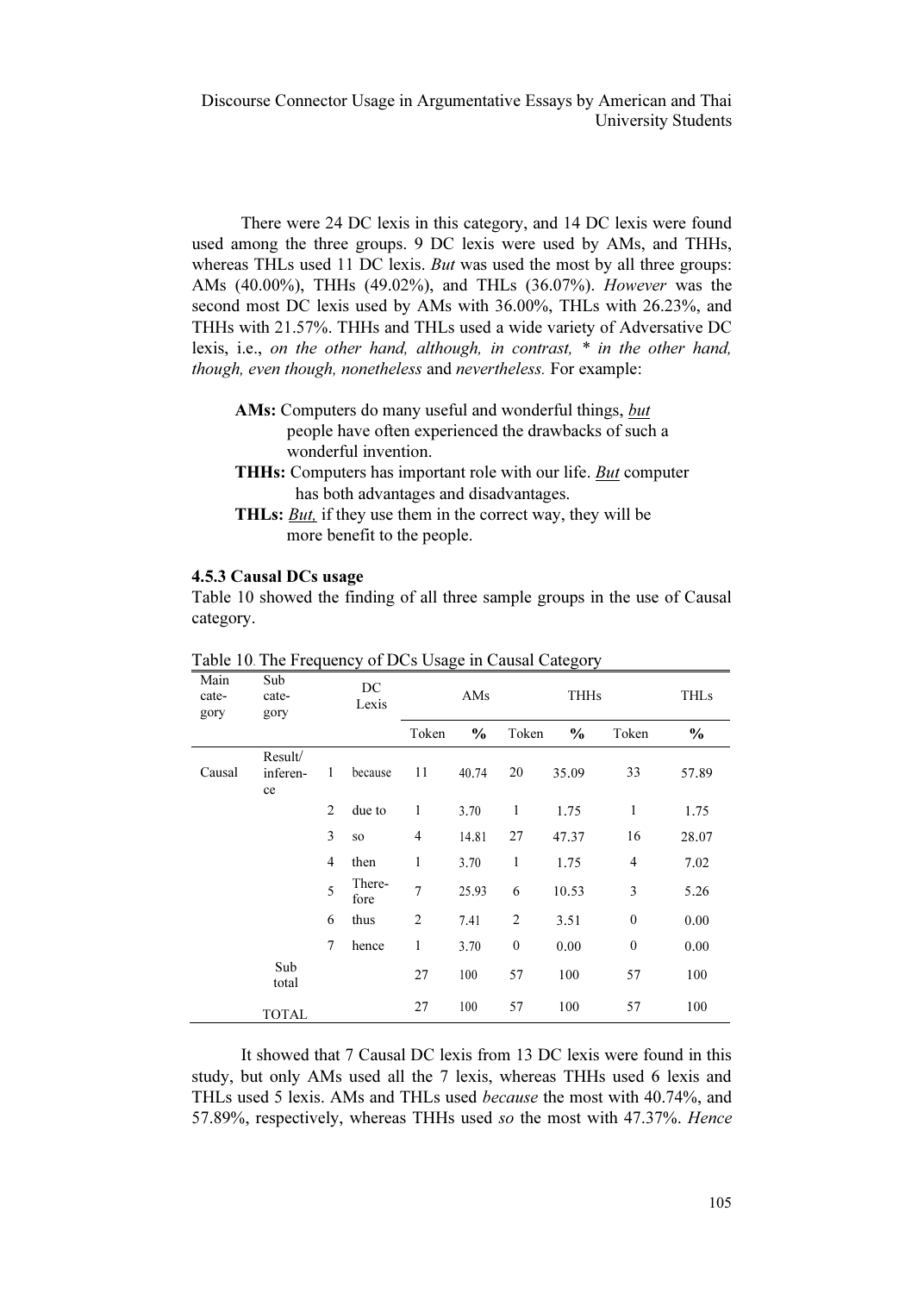was the only DC lexis which was used by AMs. That is, we didn't see the use of "hence" in both THHs, and THLs. For example:

AMs: Schools use computers to teach children *because* it is fun and exciting. THHs: It is not useful *because* you waste your time a lot on it.

THLs: I have this problem *because* I spend much time in front of my computer for many years.

# 4.5.4 Temporal DCs usage

Table 11 revealed the finding of all the two sub-categories of Temporal: ordering, and summation.

| Main<br>category | Sub<br>category |                | DC Lexis              |                  | AMs           |                  | <b>THHs</b>   |                                         | <b>THLs</b>   |
|------------------|-----------------|----------------|-----------------------|------------------|---------------|------------------|---------------|-----------------------------------------|---------------|
|                  |                 |                |                       | Token            | $\frac{0}{0}$ | Token            | $\frac{0}{0}$ | Token                                   | $\frac{0}{0}$ |
| Tempo-<br>ral    | Ordering        | $\mathbf{1}$   | finally               | $\mathbf{1}$     | 14.29         | $\overline{c}$   | 6.25          | $\overline{4}$                          | 11.43         |
|                  |                 | $\mathfrak{2}$ | lastly                | $\mathbf{1}$     | 14.29         | $\mathbf{1}$     | 3.13          | $\mathbf{1}$                            | 2.86          |
|                  |                 | 3              | firstly               | $\mathbf{1}$     | 14.29         | 5                | 15.63         | $\mathbf{0}$                            | 0.00          |
|                  |                 | $\overline{4}$ | secondly              | $\mathbf{1}$     | 14.29         | 5                | 15.63         | $\mathbf{0}$                            | 0.00          |
|                  |                 | 5              | first                 | $\mathbf{0}$     | 0.00          | $\mathbf{1}$     | 3.13          | 9                                       | 25.71         |
|                  |                 | 6              | first of all          | $\mathbf{0}$     | 0.00          | 3                | 9.38          | $\mathbf{1}$                            | 2.86          |
|                  |                 | $\overline{7}$ | second                | $\mathbf{0}$     | 0.00          | $\overline{c}$   | 6.25          | 3                                       | 8.57          |
|                  |                 | 8              | at last               | $\mathbf{0}$     | 0.00          | $\mathbf{1}$     | 3.13          | $\mathbf{0}$                            | 0.00          |
|                  |                 | $\mathbf Q$    | last but<br>not least | $\boldsymbol{0}$ | 0.00          | $\sqrt{2}$       | 6.25          | $\boldsymbol{0}$                        | 0.00          |
|                  |                 | 10             | to begin<br>with      | $\mathbf{0}$     | 0.00          | $\mathbf{1}$     | 3.13          | $\boldsymbol{0}$                        | 0.00          |
|                  |                 | 11             | next                  | $\mathbf{0}$     | 0.00          | $\boldsymbol{0}$ | 0.00          | $\mathbf{1}$                            | 2.86          |
|                  |                 | 12             | third                 | $\theta$         | 0.00          | $\mathbf{0}$     | 0.00          | $\overline{c}$                          | 5.71          |
|                  | Sub total       |                |                       | $\overline{4}$   | 57.14         | 23               | 71.88         | $\overline{\mathbf{c}}$<br>$\mathbf{1}$ | 60.00         |
|                  | Summa-<br>tion  | $\mathbf{1}$   | in conclu-<br>sion    | $\overline{0}$   | 0.00          | $\overline{4}$   | 12.50         | $\overline{7}$                          | 20.00         |
|                  |                 | $\mathfrak{2}$ | to sum up             | $\boldsymbol{0}$ | 0.00          | $\overline{c}$   | 6.25          | 6                                       | 17.14         |
|                  |                 | 3              | all in all            | $\mathbf{1}$     | 14.29         | $\mathbf{0}$     | 0.00          | $\mathbf{0}$                            | 0.00          |
|                  |                 | $\overline{4}$ | in short              | $\overline{2}$   | 28.57         | $\mathbf{0}$     | 0.00          | $\mathbf{0}$                            | 0.00          |
|                  |                 | 5              | in<br>summary         | $\overline{0}$   | 0.00          | 1                | 3.13          | $\overline{0}$                          | 0.00          |

Table 11. The Frequency of DCs Usage in Temporal Category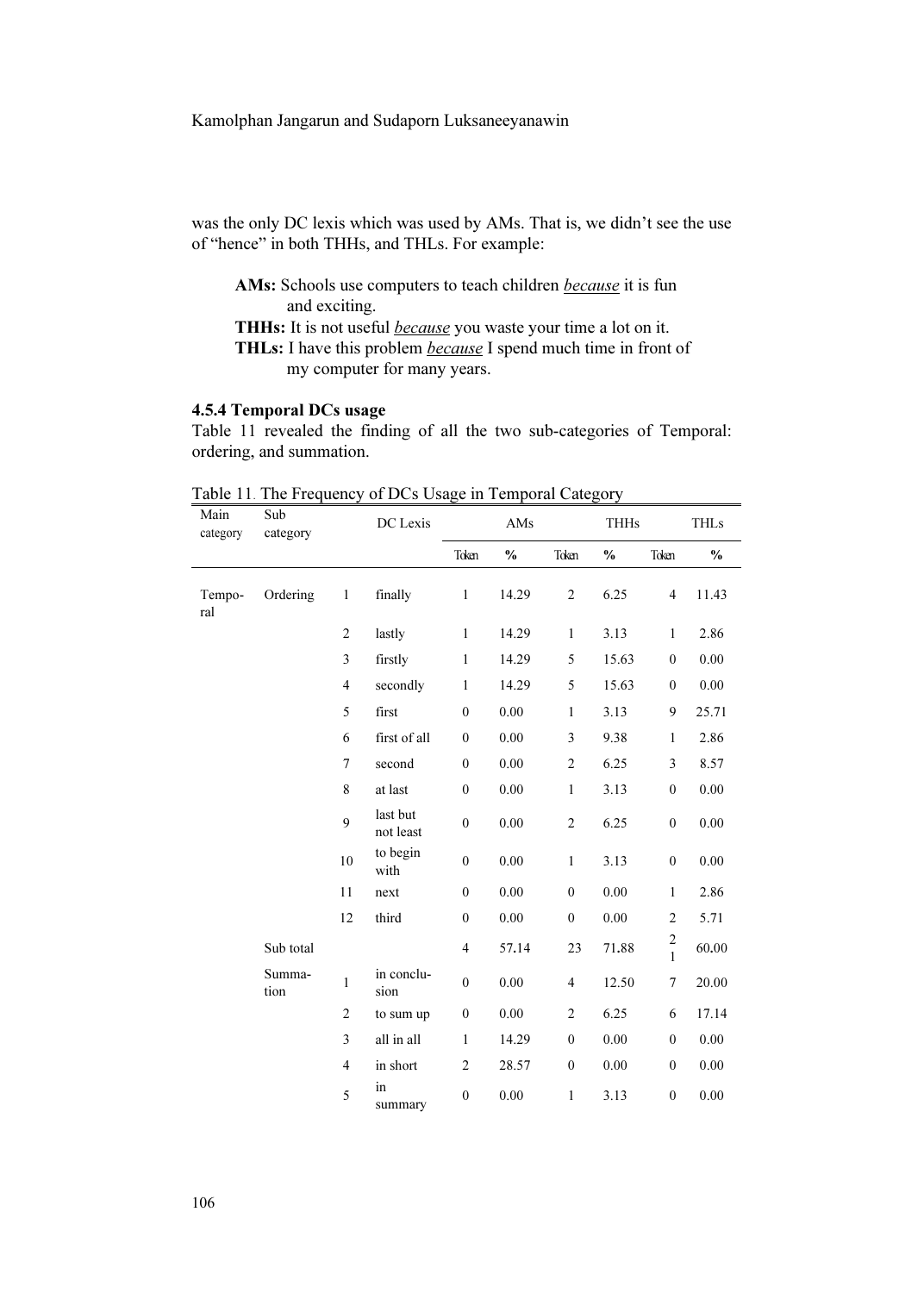|              | 6 | to<br>conclude | $\mathbf{0}$ | 0.00   | 2            | 6.25   | $\mathbf{0}$   | 0.00   |
|--------------|---|----------------|--------------|--------|--------------|--------|----------------|--------|
|              | 7 | in sum         | $\mathbf{0}$ | 0.00   | $\mathbf{0}$ | 0.00   |                | 2.86   |
| Sub total    |   |                | 3            | 42.86  | 9            | 28.13  | $\overline{4}$ | 40.00  |
| <b>TOTAL</b> |   |                |              | 100.00 | 32           | 100.00 |                | 100.00 |

There were 34 DC lexis in this category, and 19 DC lexis were found. Only two DC lexis: "finally" and "lastly" were used by all groups. Interestingly, AMs rarely used Temporal DCs (2.69%), whereas THHs and THLs used Temporal five times more than AMs (10.60%), and (10.97%), respectively. all in all and in short were used only by AMs to show summation, whereas both THHs, and THLs used varieties of DC lexis, for example, in conclusion, to sum up, in summary, to conclude, in sum. For example:

AMs: *In short*, the productivity of people has increased ten-fold. THHs: To conclude, computers can give us both advantages and disadvantages. THLs: In conclusion, computers have both advantages and disadvantages.

#### 4.5.5 Continuatives DCs usage

Table 12 showed the finding of all three sample groups in the use of Continuatives category.

| Main<br>category   | Sub<br>category  |                | DC<br>Lexis  | ۔ ت<br>AMs       |        | $\sim$ $\sim$<br><b>THHs</b> |               | <b>THLs</b>  |               |
|--------------------|------------------|----------------|--------------|------------------|--------|------------------------------|---------------|--------------|---------------|
|                    |                  |                |              | Token            | $\%$   | Toke<br>n                    | $\frac{0}{0}$ | Toke<br>n    | $\frac{0}{0}$ |
| Continu-<br>atives | Transi-<br>tions | 1              | now          | 17               | 77.27  | 7                            | 63.64         | 8            | 80.00         |
|                    |                  | $\overline{2}$ | of<br>course | $\overline{4}$   | 18.18  | 1                            | 9.09          | 1            | 10.00         |
|                    |                  | 3              | surely       | $\boldsymbol{0}$ | 0.00   | 1                            | 9.09          | 1            | 10.00         |
|                    |                  | $\overline{4}$ | well         | 1                | 4.55   | $\mathbf{0}$                 | 0.00          | $\mathbf{0}$ | 0.00          |
|                    |                  | 5              | anyway       | $\boldsymbol{0}$ | 0.00   | $\overline{2}$               | 18.18         | $\mathbf{0}$ | 0.00          |
|                    | Sub total        |                |              | 22               | 100.00 | 11                           | 100.00        | 10           | 100.00        |
|                    | <b>TOTAL</b>     |                |              | 22               | 100.00 | 11                           | 100.00        | 10           | 100.00        |

Table 12. The Frequency of DCs Usage in Continuatives Category

It showed that 5 Continuatives DC lexis from 7 DC lexis were found in this study. Only 2 DC lexis: now and of course were used by all groups.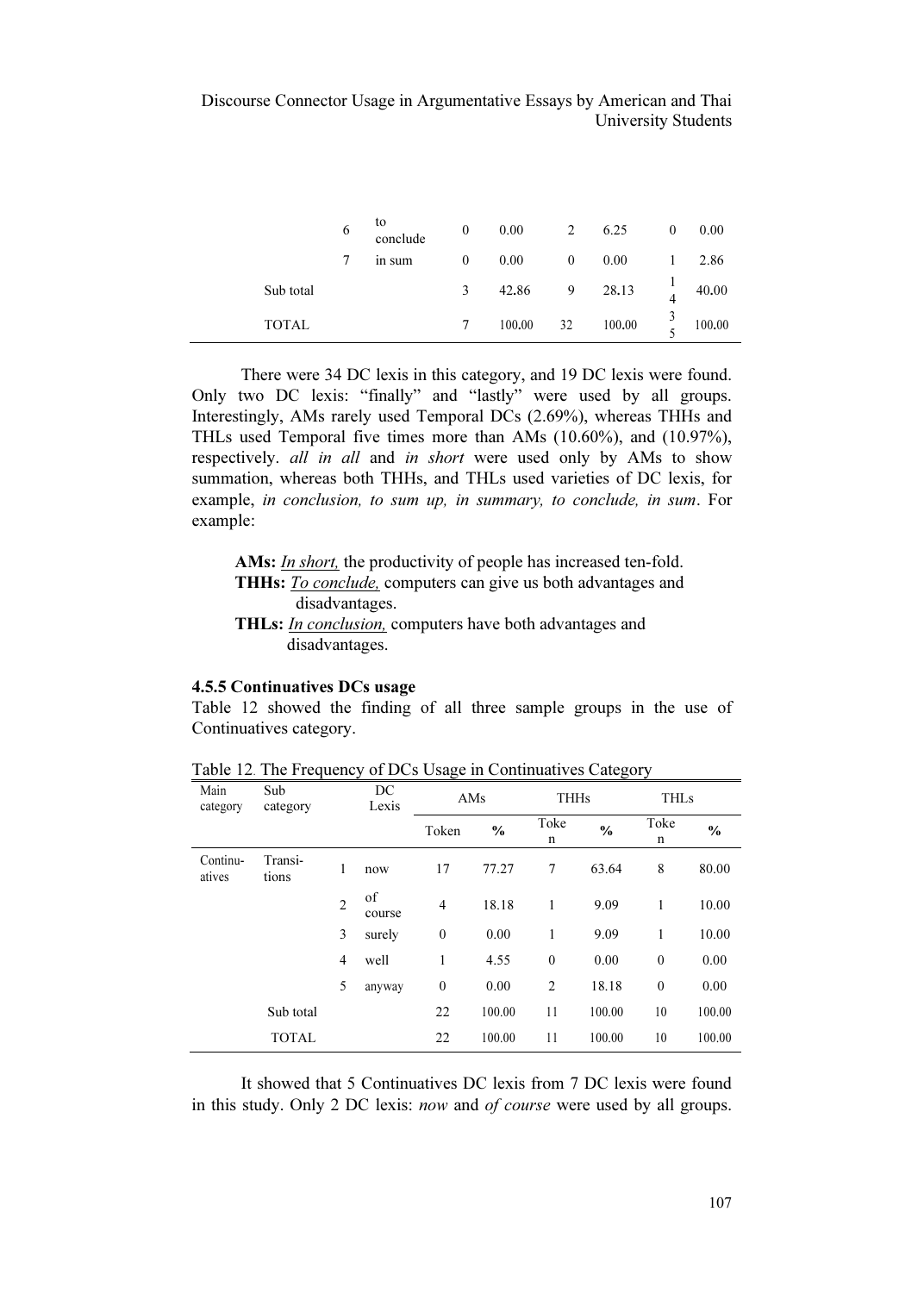AMs used this category with 8.46% which was almost three times more than both THs groups (H:3.64%, L:3.13%). For example:

AMs: There are *of course* many other things computers are used for. THHs: *Of course*, we can't refuse that computer is very convenient. THLs: *Of course*, our live will be hard.

# 5 Discussion

It can be concluded that both the THH and the THL groups used a wide variety of DC lexis (see Table 13), and many of these lexis were not used by AMs in the study, for example, in Adversative, THs used the low frequency lexis like nevertheless, and nonetheless.

Table 13. The Total Numbers of DCs Lexis Used in All the 3 Sample Groups

| Categories           | Total No. of DCs<br>Lexis | AMs           |    | THL s         |  |
|----------------------|---------------------------|---------------|----|---------------|--|
| <b>Additive</b>      |                           |               |    |               |  |
| Addition             | 16                        | 8             | 10 | 9             |  |
| Exemplification      |                           |               | 3  | $\frac{2}{2}$ |  |
| Restatement          | 8                         |               |    |               |  |
| <b>Adversative</b>   |                           |               |    |               |  |
| Contrast             | 11                        | 4             | 6  | 6             |  |
| Concession           | 13                        | 5             |    |               |  |
| Causal               |                           |               |    |               |  |
| Result/inference     | 13                        |               | 6  |               |  |
| <b>Temporal</b>      |                           |               |    |               |  |
| Ordering             | 23                        | $\frac{4}{2}$ | 10 |               |  |
| Summation            | 11                        |               | 4  |               |  |
| <b>Continuatives</b> |                           |               |    |               |  |
| Transitions          |                           | 3             |    |               |  |
| TOTAL                | 107                       | 38            | 48 |               |  |

These 2 lexis are rarely found in everyday conversation. The varieties of DC lexis in THs were also found in the Temporal category, i.e., to sum up, to conclude, and in summary. THHs and THLs had a similar pattern in the use of "ordering" in Temporal category. The words first, firstly, second, and secondly were found widely used in THs. We can imply from what we found that it could be the effect of the Transfer of Training, as THs learn language through explicit teaching of the DCs or conjunctions in the grammar text. Besides, "ordering" is a very good mnemonic device that teachers always used in teaching while AMs learn their native language from communicative context. Teaching materials especially commercial textbooks were also one factor of producing fancy lexis in inappropriate context. The error use of although with but by THLs can be considered as L1 Transfer from Thai conjunction structure. This negative transfer was found in their developmental Interlanguage stage. For example: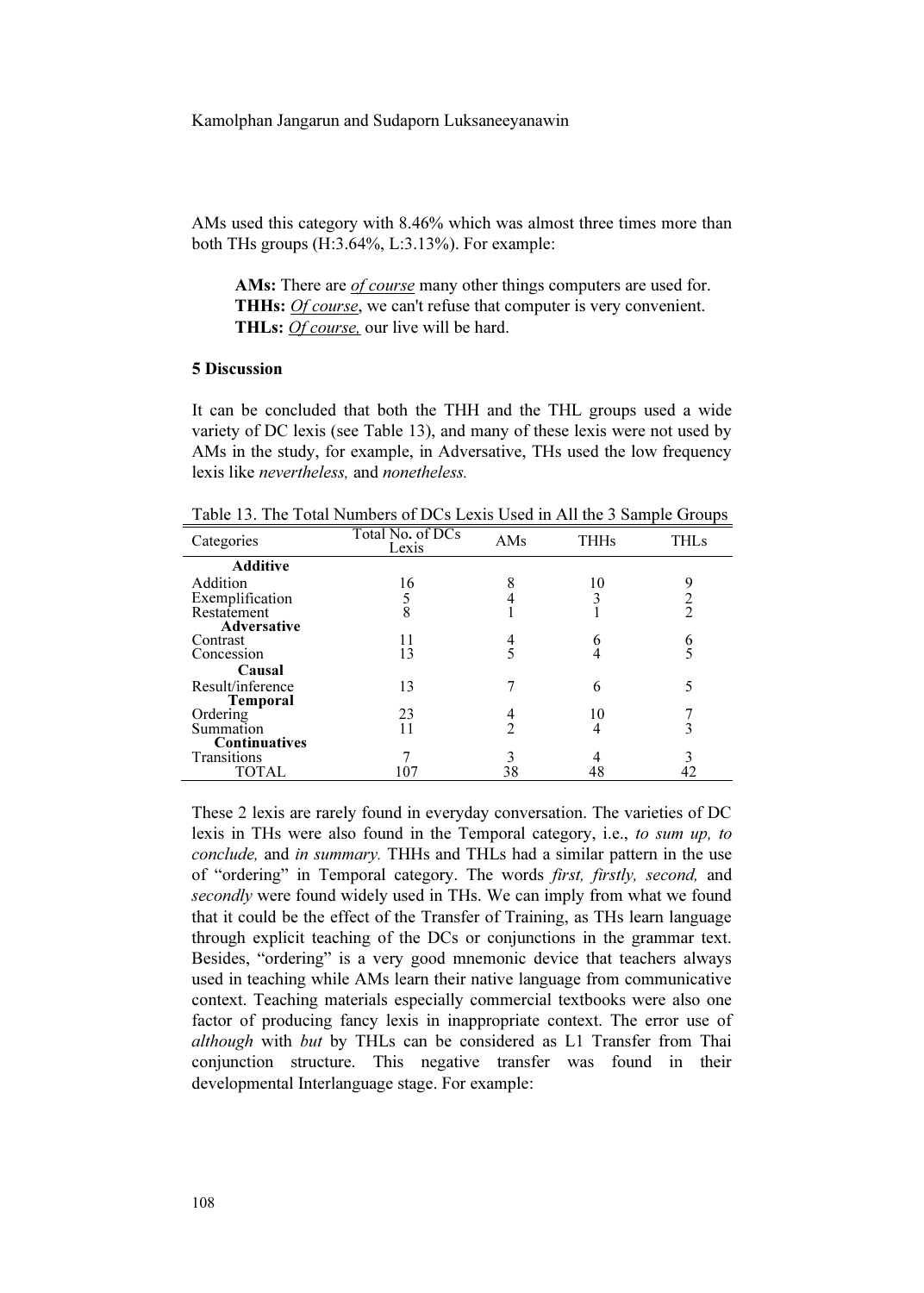THLs: \*Although computer can be used in inappropriate way and time *but* I think that it's very useful if people can control themselves while using computer.

The error \**in the other hand* for *on the other hand* of the THLs was also L1 transfer from the use of in in the Thai preposition. We can conclude that both the THH and the THL groups shared the similarity of DC usage, and their DC usage was quite different from the AMs DCs usage, especially in Causal and Temporal category.

## 6 Pedagogical Implications

As shown by the above findings and conclusions, this study offers some implications for teaching of English writing. First of all, teaching with examples is suggested to employ to the writing class in order to solve problems in using DCs ineffectively in THs. It is suggested that DCs are teachable through authentic texts, so reading should be integrated into the teaching of writing. The use of DCs can be trained through giving instruction, providing examples and practicing from the text. In term of writing argumentative essays, it is beneficial for English teachers to use it as a guideline for developing teaching materials on writing argumentative essays based on the understanding of DC usage. Comparing the use of DCs between AMs and THs is a remarkable and interesting example for teachers to explain how to use DCs because students can obviously see the similarities and differences from the native speakers of English's essay. In conclusion, these implications may also apply to other EFL or ESL contexts.

## References

- Alarcon, J. B., & Morales, K. N. S. (2011). Grammatical cohesion in students' argumentative essay. Journal of English and Literature, 2(5), 114-127.
- Biber, D., Johansson, S., Leech, G., Conrad, S., Finegan, E., & Quirk, R. (1999). Longman grammar of spoken and written English (Vol. 2). Cambridge: MIT Press.
- Hotel, B., Sonalisson, S., Eccen, G., Contact, S., Thegan, E., & Qank, K.<br>
(1999). *Longman grammar of spoken and written English* (Vol. 2).<br>
Cambridge: MIT Press.<br>
Bolton, K., Nelson, G., & Hung, J. (2003). A corpus-based connectors in student writing: Research from the International Corpus of English in Hong Kong (ICE-HK). International Journal of Corpus Linguistics, 7(2), 165-182.
- Camiciottoli, B. C. (2010). Earnings calls: Exploring an emerging financial reporting genre. Discourse & Communication, 4(4), 343-359.
- Celce-Murcia, M., & Larsen-Freeman, D. (1999). The grammar book: An ESL/EFL teacher's course. Boston, MA: Heinle & Heinle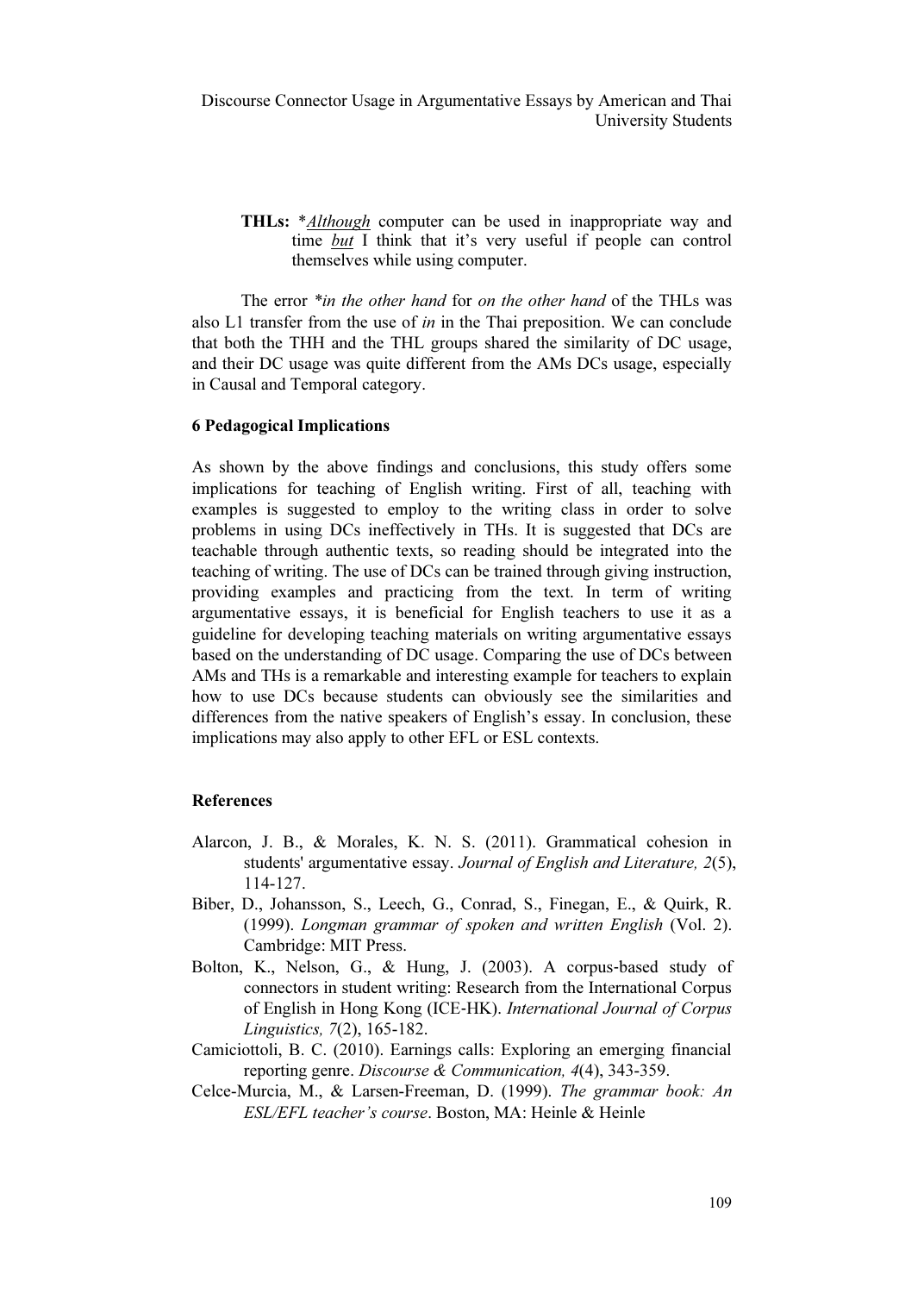Center for Research in Speech and Language Processing (CRSLP). (2002).

- Center for Research in Speech and Language Processing (CRSLP). (2011).
- Chin, P., Reid, S., Wray, S., & Yamazaki, Y. (2012). Academic writing skills 2. Cambridge: Cambridge University Press.
- Cowan, R. (2008). The teacher's grammar of English with answers: A course book and reference guide. Cambridge: Cambridge University Press.
- Crewe, W. J. (1990). The illogic of logical connectives. ELT Journal, 44(4), 316-325.
- Dik, S. C. (1989). The theory of functional grammar, part 1: The ttructure of the cause. Dordrecht & Providence, RI: Foris.
- Ferretti, R. P., Andrews-Weckerly, S., & Lewis, W. E. (2007). Improving the argumentative writing of students with learning disabilities: Descriptive and normative considerations. Reading & Writing Quarterly, 23(3), 267-285.
- Fraser, B. (1999). What are discourse markers? Journal of Pragmatics, 31(7), 931-952.
- Gleason, M. M. (1999). The role of evidence in argumentative writing.
- Reading & Writing Quarterly,  $15(1)$ , 81-106.<br>
r, S., & Tyson, S. (1996). Connector usage<br>
writing of native and non-native EFL spea Granger, S., & Tyson, S. (1996). Connector usage in the English essay writing of native and non-native EFL speakers of English. World Englishes, 15(1), 17-27.
- Halliday, M. A., & Hasan, R. (1976). Cohesion in. English. London: Longman.
- Hamed, M. (2014). Conjunctions in argumentative writing of Libyan tertiary students. English Language Teaching, 7(3), 108-120.
- Hirose, K. (2003). Comparing L1 and L2 organizational patterns in the argumentative writing of Japanese EFL students. Journal of Second Language Writing, 12(2), 181-209.
- Huddleston, R., & Pullum, G. K. (2002). The Cambridge grammar of the English language. Cambridge: Cambridge University Press.
- Hyland, K. (2003). Genre-based pedagogies: A social response to process. Journal of Second Language Writing, 12(1), 17-29.
- Jun, Z. (2008). A comprehensive review of studies on second language writing. HKBU Papers in Applied Language Studies, 12, 89-123.
- Kalajahi, S. A. R., Abdullah, A. N., Mukundan, J., & Tannacito, D. J. (2012). Discourse connectors: An overview of the history, definition and classification of the term. World Applied Sciences Journal, 19(11), 1659-1673.
- LaPalombara, L. E. (1976). An introduction to grammar: Traditional, structural, transformational. Cambridge, MA: Winthrop Publishers.
- Liu, M., & Braine, G. (2005). Cohesive features in argumentative writing produced by Chinese undergraduates. System, 33(4), 623-636.
- Milton, J. C., & Tsang, E. S.-c. (1993). A corpus-based study of logical connectors in EFL students' writing: Directions for future research. In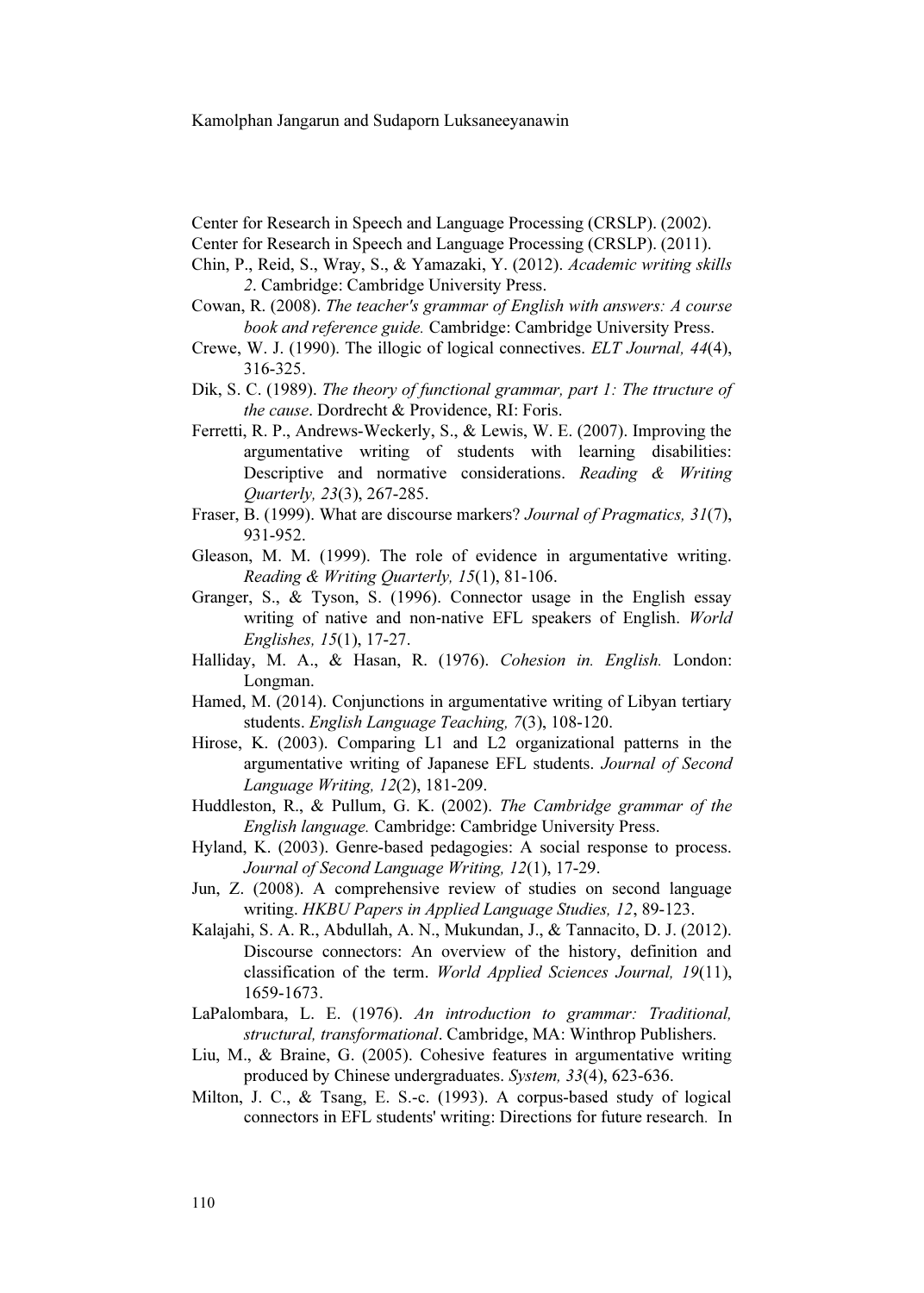R. Pemberton & E. S. C. Tsang (Eds.), Studies in lexis (pp. 215-246). Hong Kong: The Hong Kong University of Science and Technology Language Center.

- Norrish, J. (1983). Language learners and their errors. London: Macmillan.
- Nunan, D. (1999). Second language teaching & learning. Boston: Heinle & Heinle.
- Oostdam, R. (2005). Assessment of argumentative writing. In G. Rijlaarsdam (Series Ed.), G. Rijlaarsdam, H. van den Bergh, & M. Couzijn (Vol. Eds.), Effective learning and teaching of writing. A handbook of writing in education (2nd ed.) (pp. 427–442). Dordrecht: Kluwer Academic Publishers.
- Pichastor, M. C. (2006). Logical connectors in EFL writing: Learners' Use and Instruction (Unpublished doctoral dissertation). Universitat Jaume I.
- Prommas, P., & Sinwongsuwat, K. (2013). A Comparative study of discourse connectors used in argumentative compositions of Thai EFL learners and English-native speakers. The TFLTA Journal, 4, 88-102.
- Purdue Online Writing Lab (POWL). (2013). Argumentative essays. Retrieved from https://owl.english.purdue.edu/owl/resource/685/05
- Quirk, R., Greenbaum, S., Leech, G., & Svartvik, J. (1985). A Comprehensive grammar of the English language. London: Longman.
- Richards, J. C., & Schmidt, R. (1992). Longman dictionary of language teaching & applied Linguistics. London: Longman.
- Sinicrope, C. (2007). Revisiting cohesive devices in academic L2 English writing: What do successful writers use? Journal of Language Teaching and. Research, 3(6), 2-25
- Sitthirak, C. (2013, March). A comparison between Thai university students and English speakers using contrastive discourse markers. Paper presented at the 3rd International Conference on Foreign Language Learning and Teaching (FLLT 2013), Thammasat University, Bangkok.
- Witte, S. P., & Faigley, L. (1981). Coherence, cohesion, and writing quality. College Composition and Communication, 32(2), 189-204.
- Yang, W., & Sun, Y. (2012). The use of cohesive devices in argumentative writing by Chinese EFL learners at different proficiency levels. Linguistics and Education, 23(1), 31-48.
- Zamel, V. (1983). Teaching those missing links in writing1. ELT Journal, 37(1), 22-29.